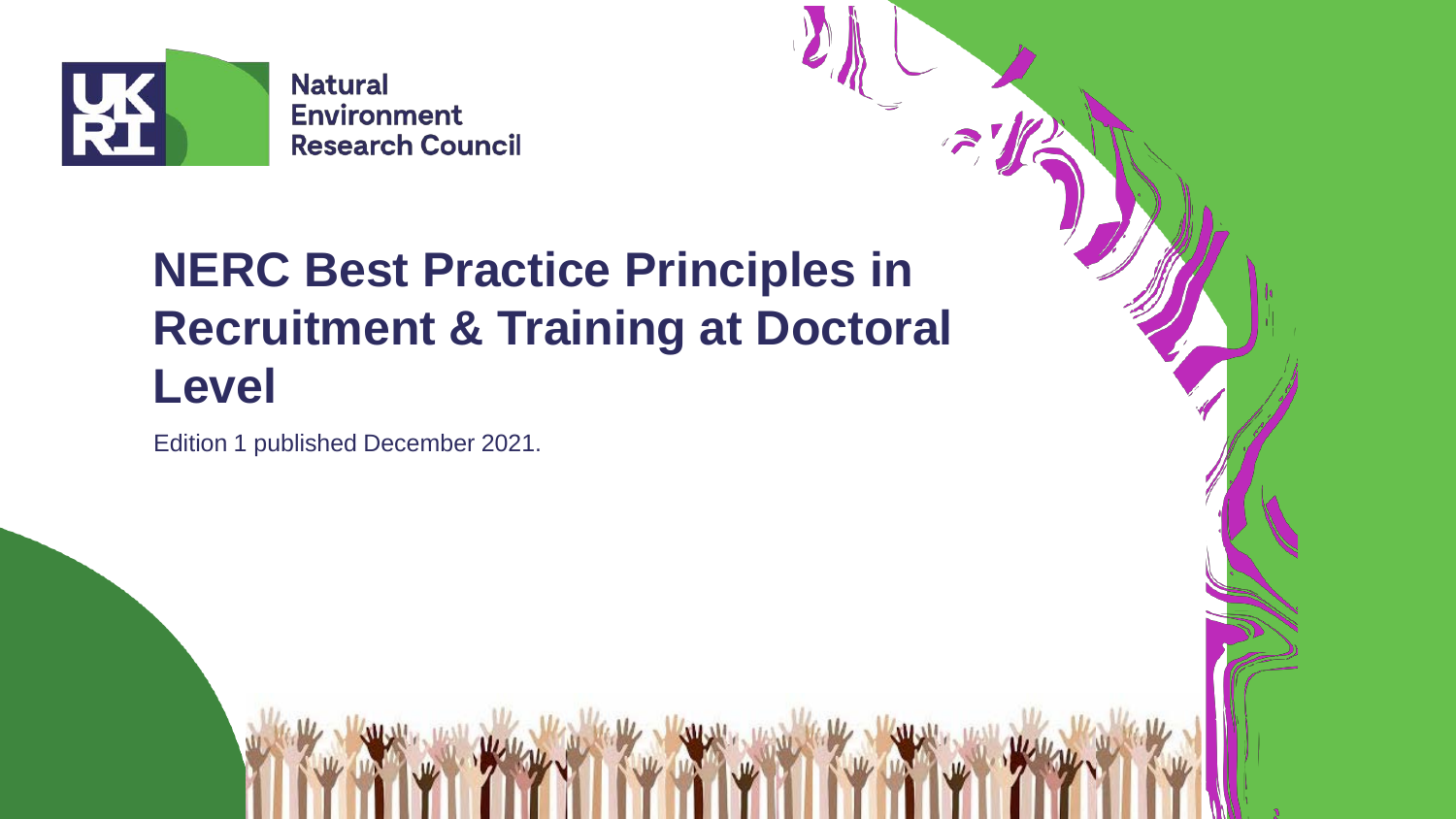## **Background: UK Research and Innovation (UKRI) Strategic Drivers**

- **Rory Duncan (UKRI Director of Talent & Skills) releases statement outlining Diversity, Equity and Inclusion (DEI) obligations for Centres for Doctoral Training (CDTs) / Doctoral Training Partnerships (DTPs) (September 2020)**
- **[UKRI Corporate Plan \(](https://www.ukri.org/wp-content/uploads/2020/10/UKRI-091020-CorporatePlan2020-21.pdf)published October 2020)**
	- Includes **priority objective** to develop a DEI programme to harness the power of diverse approaches, and to develop our research evaluation policy specifically to reward openness and diversity in research.
- **[Report on Diversity Results for UKRI funding data 2014-2019](https://www.ukri.org/wp-content/uploads/2021/03/UKRI-300321-DiversityResultsForUKRIFundingData2014-20.pdf) and [Tableau Public dashboard](https://public.tableau.com/app/profile/uk.research.and.innovation.ukri./viz/EDIfundingdata2021/Awardrate) (published 2021)**
	- Harmonised diversity data on funding applicants and recipients of research council grants.
	- Data highlighted diversity challenges e.g. the NERC proportion of students identifying as an ethnic minority has been consistently lower than the UKRI and postgraduate population (HESA estimate) for diversity data between 2014-2019, whilst studentships awarded to those aged 29 and under have been consistently higher.
- **[R&D People and Culture Strategy](https://assets.publishing.service.gov.uk/government/uploads/system/uploads/attachment_data/file/1004685/r_d-people-culture-strategy.pdf) (published July 2021)**
	- Proposed government strategy: "we must work together to diversify and widen routes into R&D and inspire people from all backgrounds to consider careers in the sector…we must also ensure that people want to stay in R&D by creating a positive working environment."

#### • **UKRI Equality, Diversity and Inclusion (EDI) Strategy (due ~December 2021)**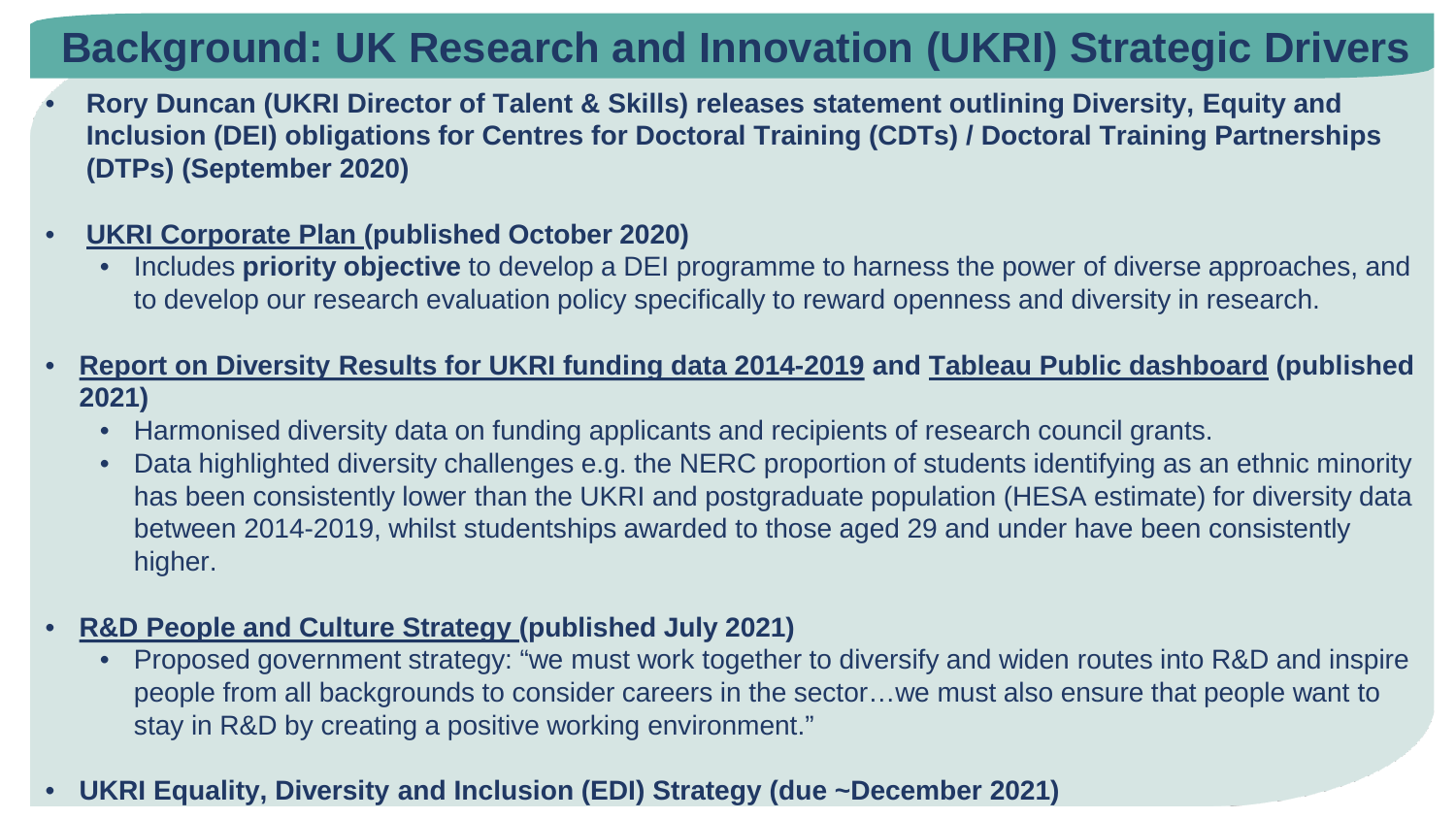## **Background: NERC Strategic Drivers**

- **Increasing NERC & Community Concern over Diversity in Environmental Sciences**
- **NERC [Responsible Business Statement](https://nerc.ukri.org/about/policy/responsible/statement/) (published July 2020) and Diversity, Equity and Inclusion Living Action Plan 2021-2024 (due ~December 2021)**
	- Sets out NERC's approach and commitment to sustainability and corporate responsibility to prioritise actions, including DEI commitments.
	- Acknowledges as a funder we have a responsibility to encourage an inclusive and diverse grant holder community.
- **NERC [Collaborative Inclusivity Community Roundtable Discussions & Report](https://www.ukri.org/wp-content/uploads/2021/08/UKRI-310821-Advancing-EDI-Report-Web-Enabled.pdf) (June 2021)**
	- Over 60 attendees openly shared their insights, experiences, and examples of best practice over 6 roundtables.
	- To identify how collective action can be taken to better embed diversity into all aspects of environmental science.
	- The summary report highlighted 'Directed opportunities', 'Fair policies and processes', 'Diverse representation' and 'Training and development' as 'Action Hotspots' identified by participants in the roundtable series.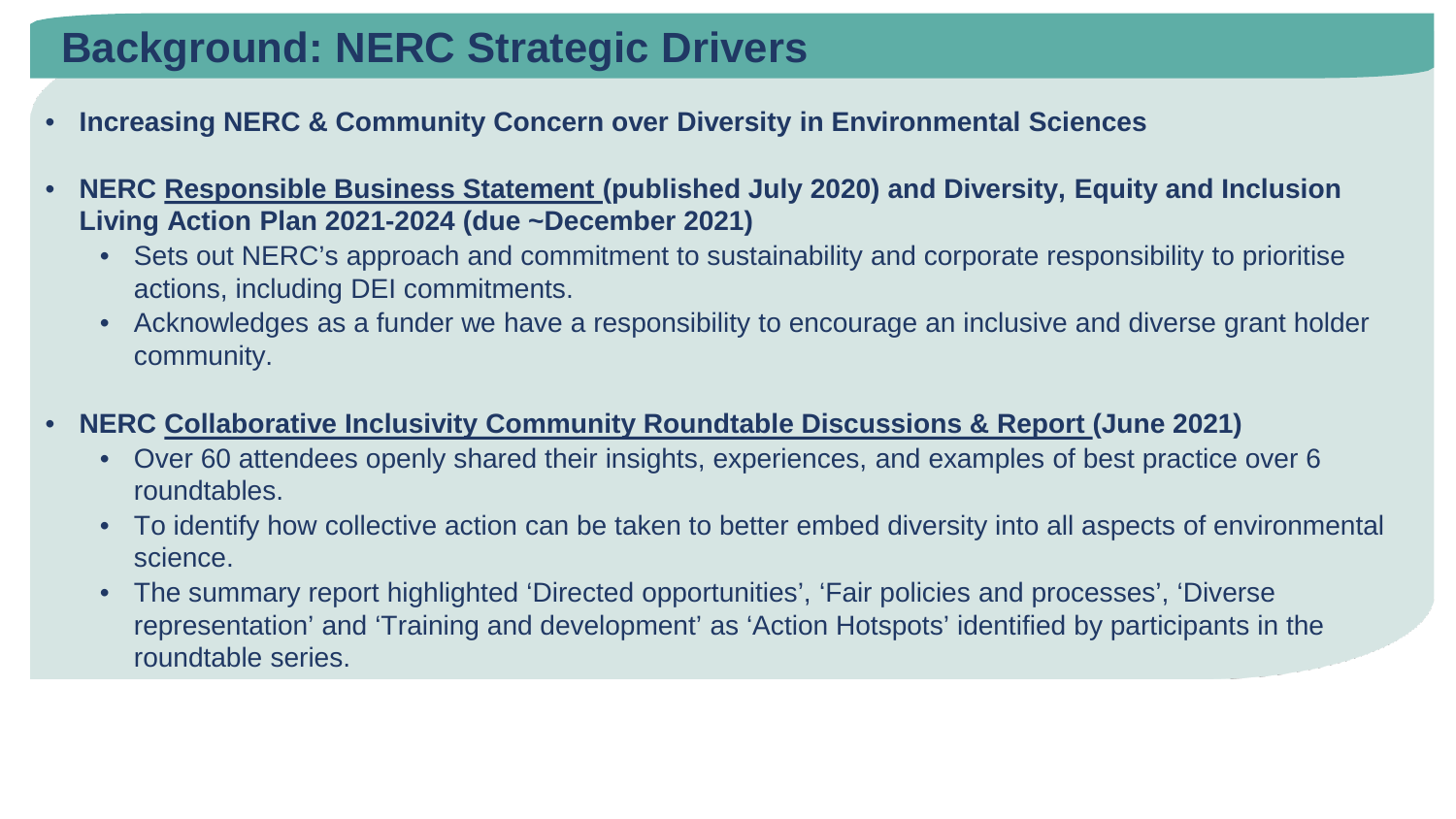## **Background: NERC Best Practice in Doctoral Recruitment & Training**

• As part of NERC's commitment to DEI, NERC held a meeting with our training grant holders on the potential for changes to training investments to address widening participation (November 2020).

#### **Through this meeting a number of actions were agreed:**

- NERC training grant holders to share with Head Office the current practice, policy and actions being taken currently to widen participation and access within their Centres for Doctoral Training (CDTs) / Doctoral Training Partnerships (DTPs) (completed April 2021).
- NERC to convene a Task and Finish Group Meeting of the NERC Advisory Network to develop a set of minimum expectations for student recruitment to address the ambition of widening participation (meeting held September 2021).

**The resulting set of Best Practice Principles for Doctoral Recruitment & Training, and expectations of training grant holders, are shared here.**

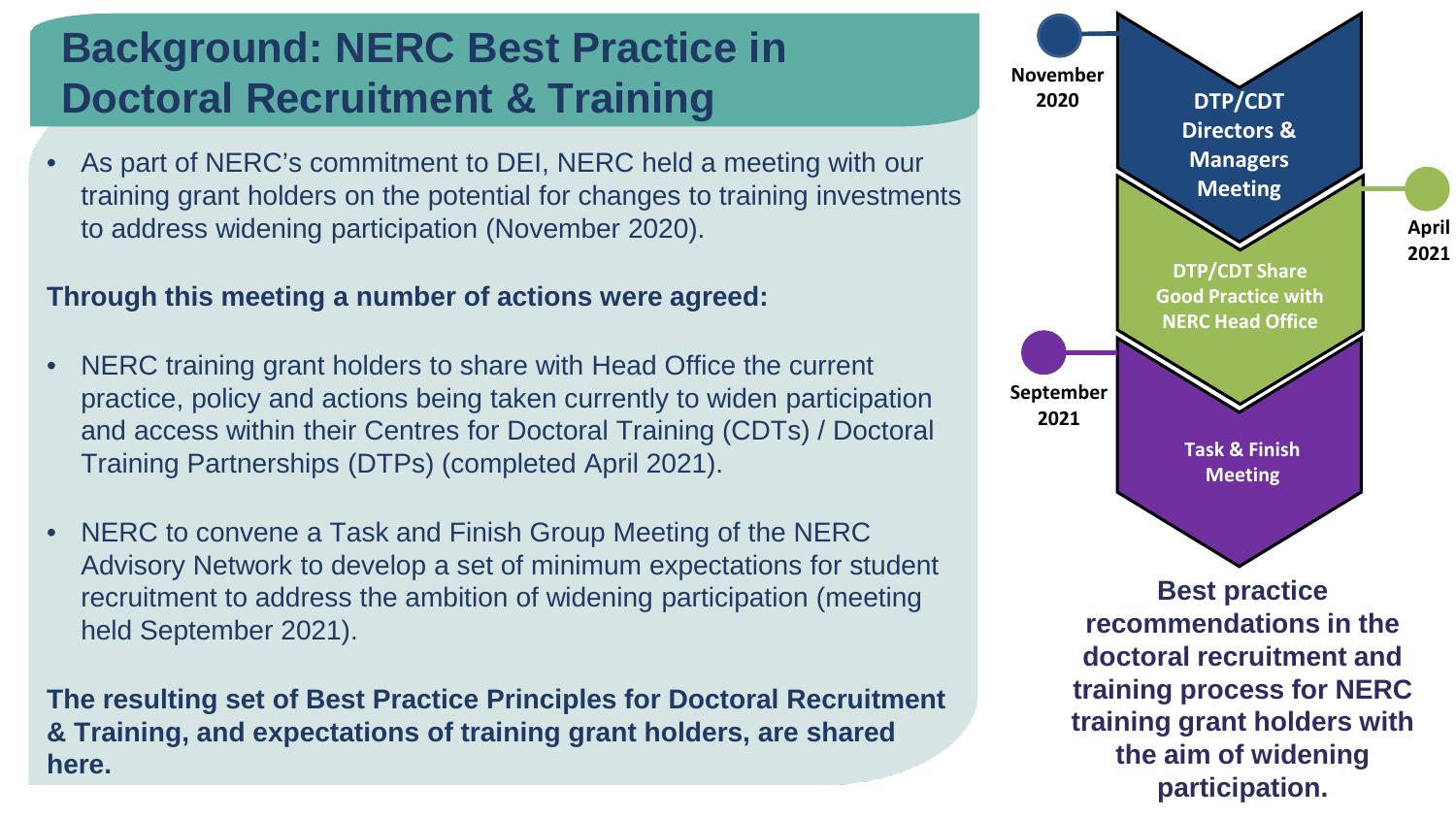## **Expectations of Training Grant Holders**

- NERC is sharing this set of best practice principles across 4 key stages of the doctoral recruitment and training process. These principles set out **the minimum considerations for training grant holders in implementation, monitoring and reporting.**
- **NERC expects CDTs and DTPs to start, or continue implementing, the most appropriate best practice** principles for their model from the recruitment of students starting in October 2022 (e.g. DTP2 Cohort 4). CDTs and DTPs should monitor, and will be expected to report on, any evidence of improved/changed practices and build in considerations of changes into future recruitment and training cycles. Those no longer recruiting should focus on changes related to the stages 'Nurturing Talent' and 'Monitoring & Reporting'.
- Further information and examples of **how** these principles can be met (including actions training grant holders should consider) are included in the following slides. It is the responsibility of the individual CDT/DTP to employ the most appropriate actions for their model, ensuring they are sound in law.
- The CDT/DTP should consider the planned timescales over which each principle is considered, whether that is within the current recruitment round, by the next recruitment round or through future NERC doctoral investments
- As stated in the September 2020 letter from Rory Duncan outlining DEI obligations for CDTs and DTPs, positive action and ring-fenced funding for recruitment initiatives is allowable where there is evidence of under-representation or disadvantage. It is the responsibility of the training grant holder (the director or other lead) to ensure that such initiatives are compliant and are delivered in line with the relevant equality legislation.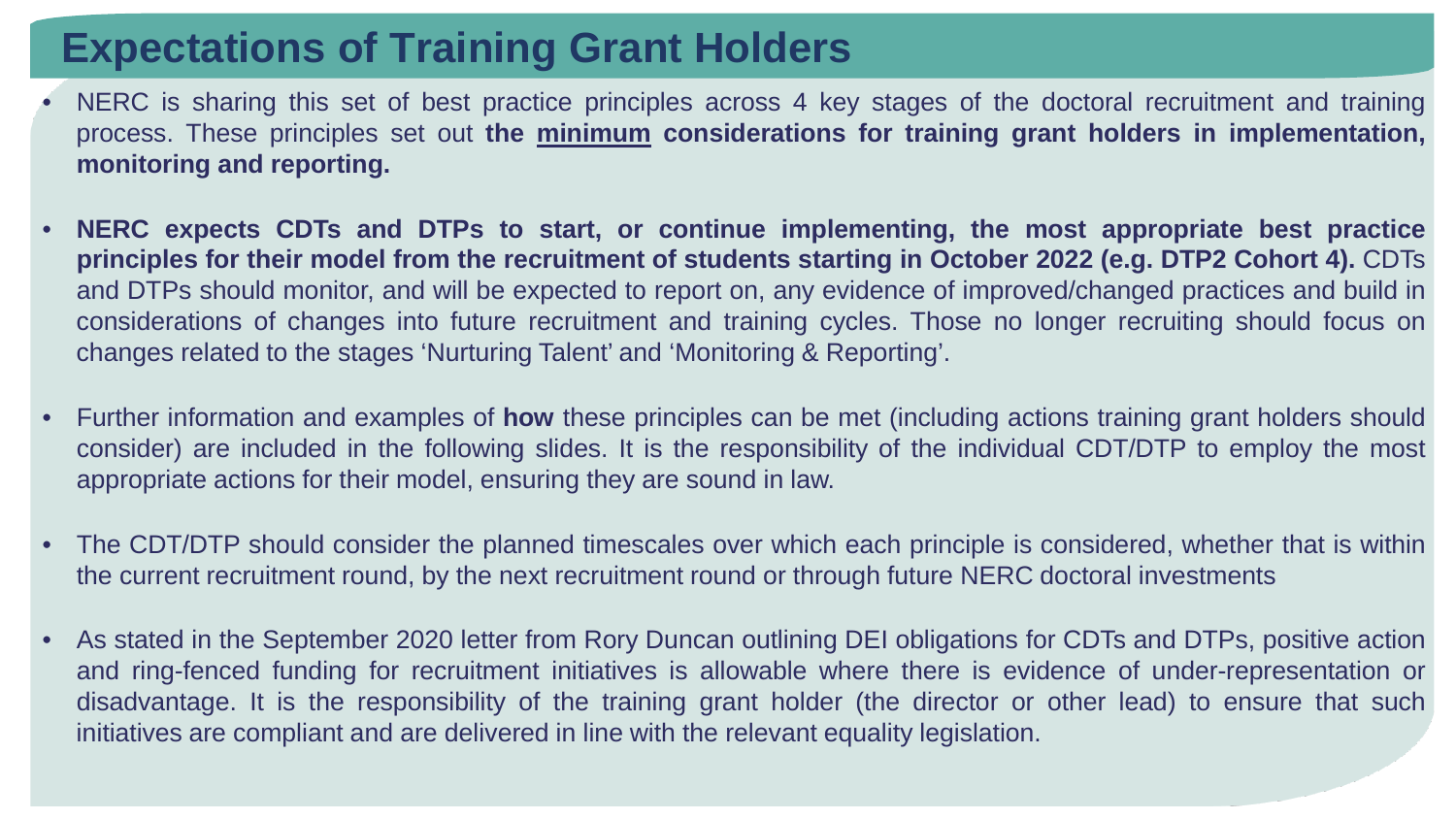

**Recommendations on Best Practice in Recruitment and Training for NERC Training Grant Holders**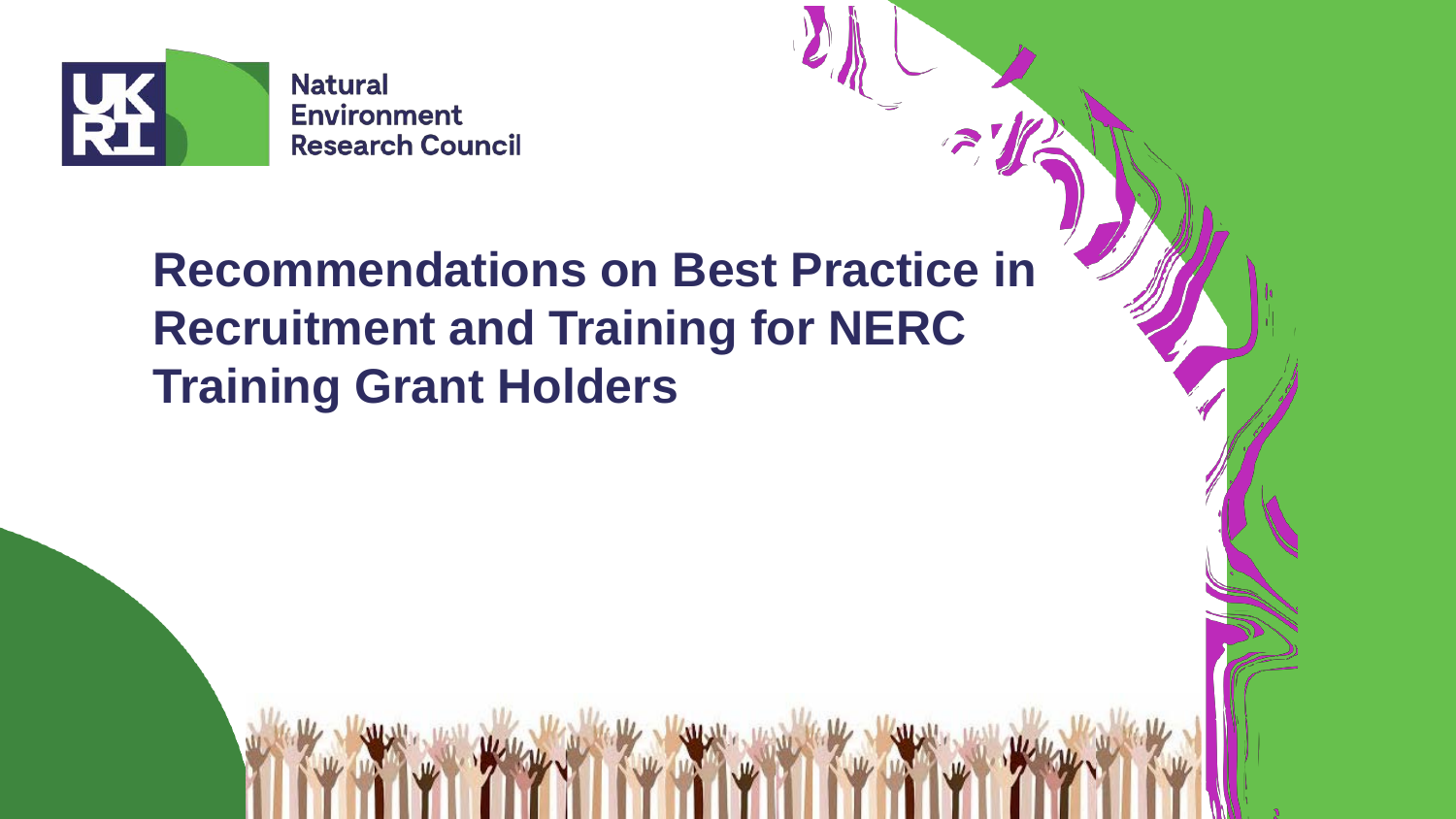# **Recruitment & training stages**

For the purpose of these recommendations, the stages of recruitment and training have been described as shown in the diagram below:

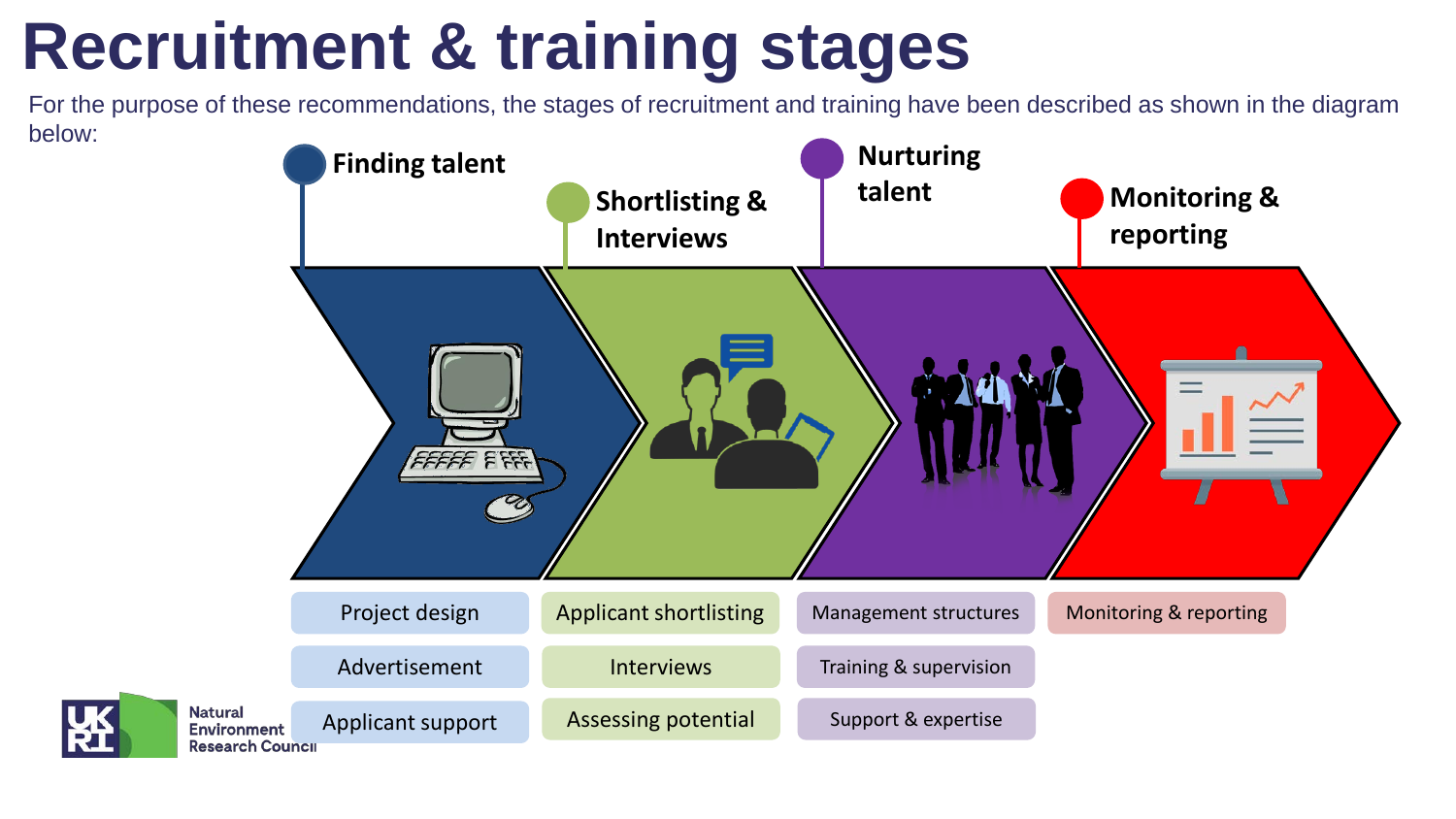#### **Finding talent**

Project design

Advertisement

Applicant support

The following principles aim to make the PhD pathway accessible and attract potential applicants who may not currently view a PhD as accessible to them.

|                                                                                           | <b>Principle</b>                                                                                                                               | <b>Comments and Examples</b>                                                                                                                                                                                                  |
|-------------------------------------------------------------------------------------------|------------------------------------------------------------------------------------------------------------------------------------------------|-------------------------------------------------------------------------------------------------------------------------------------------------------------------------------------------------------------------------------|
| sign<br>nent<br>ipport<br><b>Natural</b><br><b>Environment</b><br><b>Research Council</b> | <b>Collaboration with non-</b><br>academic partners<br>encouraged where<br>appropriate.                                                        | To improve visibility of career opportunities beyond academia<br>and help attract applicants from more diverse disciplines.<br>E.g. Industry, government bodies, NGOs.                                                        |
|                                                                                           | <b>Clear communication of</b><br>support available<br>throughout studentship.                                                                  | From proposal stage onwards.<br>E.g. Opportunities for part-time/remote study, flexible<br>fieldwork, funding for disabled students' needs.                                                                                   |
|                                                                                           | Inclusive use of language in<br>all communications.                                                                                            | Language checked for bias (e.g. gender decoder; able-bodied<br>terminology); correct terminology/categories used; avoid<br>loaded words e.g. 'Leaders'; staff add personal pronouns to<br>email signatures where comfortable. |
|                                                                                           | <b>Broad advertisement</b><br>networks beyond "business-<br>as-usual"<br><b>CDT/DTP/university</b><br>websites and FindAPhD used<br>regularly. | Support for and use of targeted<br>networks/universities/departments; social media is critical to<br>reach underrepresented groups at undergraduate level.<br>E.g. Targeted summer school / placements (REPs) / visits.       |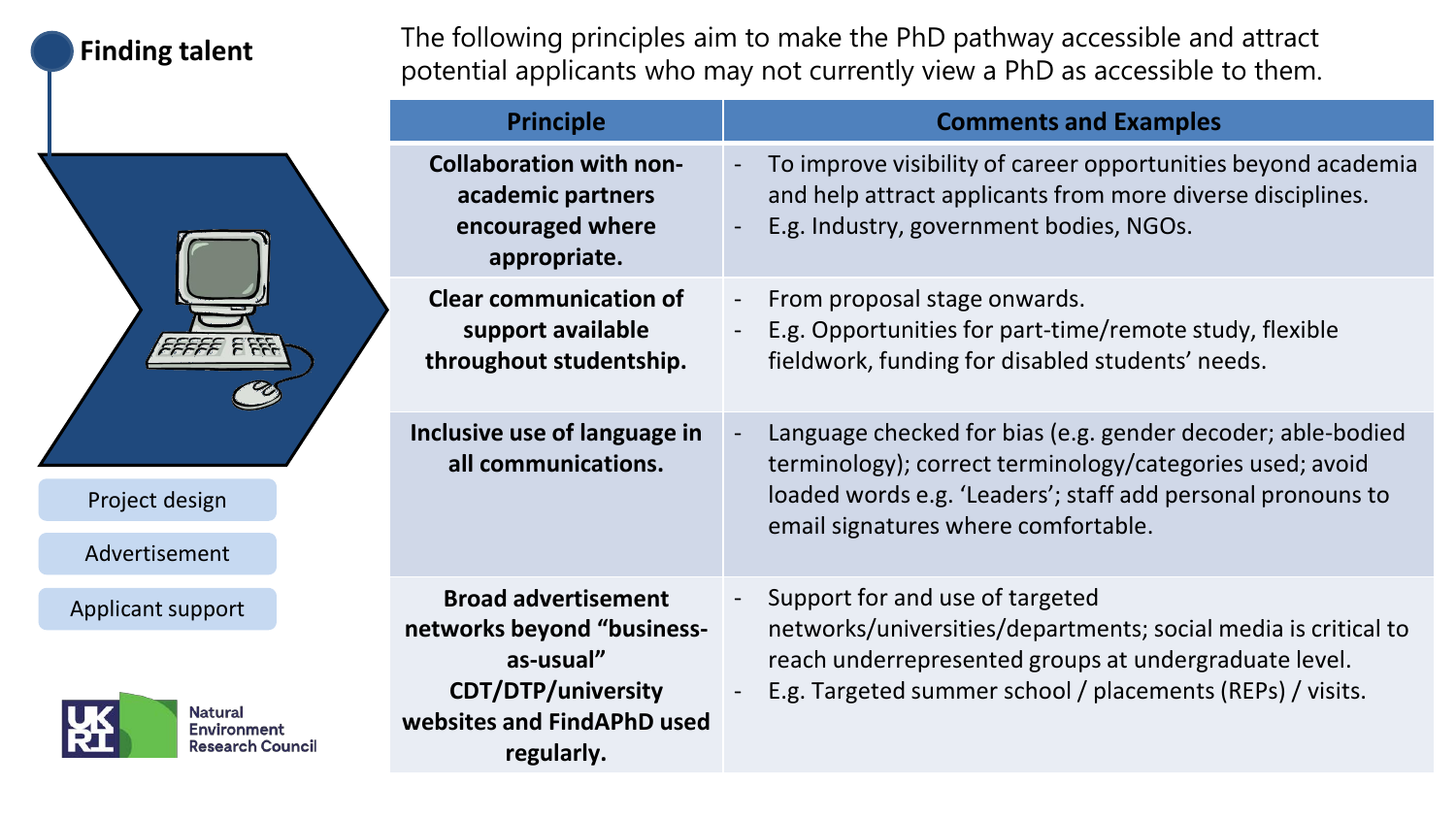|                                                                                      | <b>Principle</b>                                                                                                | <b>Comments and Examples</b>                                                                                                                                                                                                                                                                                                          |
|--------------------------------------------------------------------------------------|-----------------------------------------------------------------------------------------------------------------|---------------------------------------------------------------------------------------------------------------------------------------------------------------------------------------------------------------------------------------------------------------------------------------------------------------------------------------|
| <b>Finding talent</b>                                                                | <b>CDT/DTP specific PhD</b><br>destination data / case<br>studies published.                                    | To evidence how a PhD can be used as a career step, what<br>the research is contributing to and its importance.<br>Case studies should be reflective of different career<br>trajectories and experiences.                                                                                                                             |
|                                                                                      | <b>Ensure imagery, case</b><br>studies and personal<br>profiles are truly reflective<br>of a diverse community. | To increase visibility of current diversity and associated<br>commitments, and encourage a broad range of applicants<br>by ensuring they see themselves reflected in materials.<br>E.g. DEI statements/policies, imagery & person-profiles,<br>diversity webpages.                                                                    |
| Project design                                                                       | The application process is<br>transparent yet rigorous.                                                         | To reduce inequalities from coaching bias. Transparency in<br>assessment criteria, and candidate support provided                                                                                                                                                                                                                     |
| Advertisement                                                                        |                                                                                                                 | where appropriate.<br>E.g. Dedicated process & contacts for applicant queries                                                                                                                                                                                                                                                         |
| Applicant support<br><b>Natural</b><br><b>Environment</b><br><b>Research Council</b> |                                                                                                                 | e.g. signposting visa/immigration advice & supervisor<br>contacts; Increased transparency in application and<br>interview process e.g. online guidance, Q&A sessions or<br>published merit criteria; Guided application forms.<br>This must be balanced with the need to assess intellectual<br>capacity via the application process. |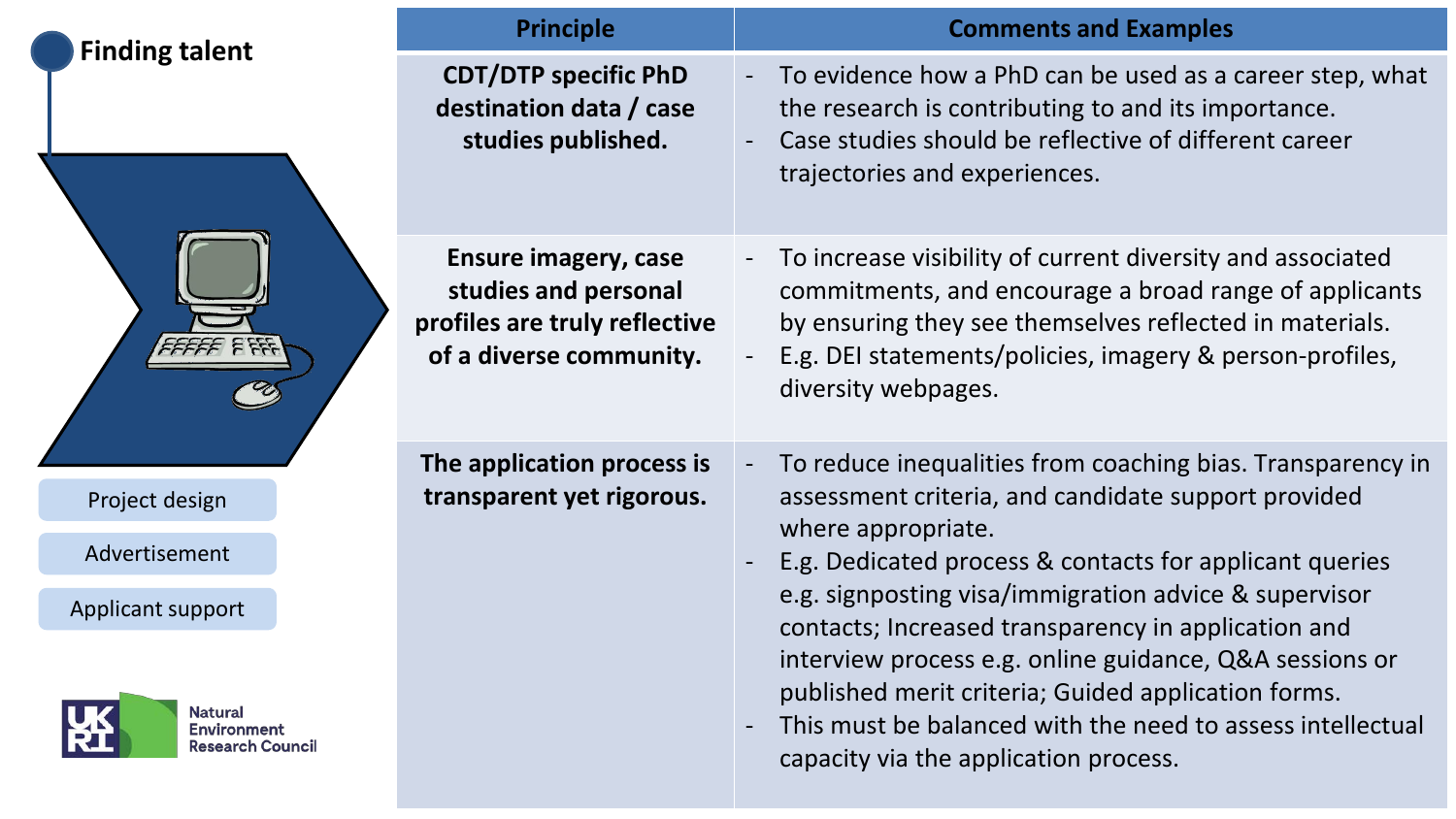#### **Shortlisting & Interviews**

Applicant shortlisting

Interviews

Assessing potential

**Natural Environment Research Council**  The following principles aim to ensure the applicant shortlisting and interview process is fair and transparent.

| <b>Principle</b>                                                                                                             | <b>Comments and Examples</b>                                                                                                                                                                                                                                                                                                                                                                                                                                                                                                                                                                                                      |
|------------------------------------------------------------------------------------------------------------------------------|-----------------------------------------------------------------------------------------------------------------------------------------------------------------------------------------------------------------------------------------------------------------------------------------------------------------------------------------------------------------------------------------------------------------------------------------------------------------------------------------------------------------------------------------------------------------------------------------------------------------------------------|
| <b>Appropriate panels for</b><br>each recruitment cycle.                                                                     | Consider the diversity and representation of the<br>$\blacksquare$<br>Recruitment Panel e.g. gender/ethnicity/career stage.<br>Consider how the panel can be kept up to date on<br>$\blacksquare$<br>recruitment practices/criteria.<br>Other examples include Independent DEI observer present<br>$\overline{\phantom{a}}$<br>throughout to report on the selection process; mandatory<br>DEI/unconscious bias training.                                                                                                                                                                                                         |
| View of 'excellence' in the<br>applicant assessment<br>criteria is broad and<br>beyond standard grade-<br>based definitions. | To incorporate criteria based on candidate potential and<br>$\overline{\phantom{a}}$<br>suitability for PhD study.<br>E.g. Reduced emphasis on grades/degrees/awarding<br>$\blacksquare$<br>institution/references; contextualised applications via<br>narrative descriptions of experiences/declare belong to an<br>under-represented group; scoring criteria broadened to<br>enable comparison of standard academic achievements<br>(e.g. paper authorship) with non-standard achievements<br>(e.g. working to fund studies/industry experience); use of<br>competency-based questions or practical tests where<br>appropriate. |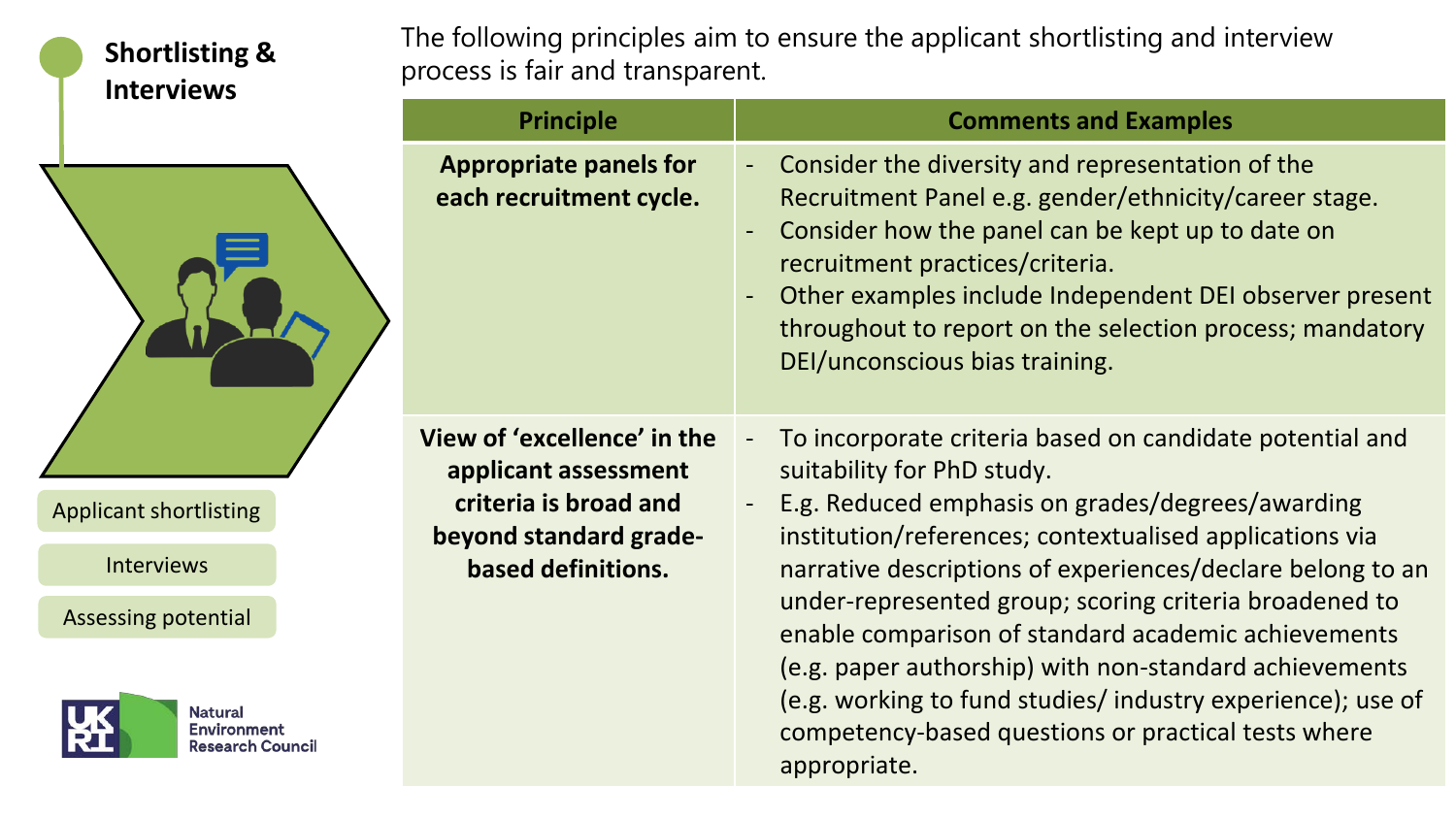| <b>Shortlisting &amp;</b>                                       | <b>Principle</b>                                                                                    | <b>Comments and Examples</b>                                                                                                                                                                                                                                                                                                                                                                                                                                                                                                                                          |
|-----------------------------------------------------------------|-----------------------------------------------------------------------------------------------------|-----------------------------------------------------------------------------------------------------------------------------------------------------------------------------------------------------------------------------------------------------------------------------------------------------------------------------------------------------------------------------------------------------------------------------------------------------------------------------------------------------------------------------------------------------------------------|
| <b>Interviews</b>                                               | The application scoring<br>process is fair and<br>transparent.                                      | E.g. Use of standardised quantitative shortlisting matrix<br>with pre-defined scoring criteria; option for written<br>supporting statements; consideration of the same<br>submitted documents per applicant; justification required<br>in systems where supervisors nominate a top candidate;<br>consider hiding CASE and international awards until after<br>final candidate ranking has taken place; anonymisation of<br>applications (incorporated into certain stages of the<br>process).<br>Clear guidance provided for those involved in recruiting<br>process. |
| <b>Applicant shortlisting</b><br><b>Interviews</b>              | Applicant's needs and/or<br>preferences met at<br>interviews where special<br>adjustments required. | Consider the most appropriate interview structure.<br>$\blacksquare$<br>Aim to provide as much information as possible to<br>$\blacksquare$<br>candidates/panellists in advance, e.g. dates & schedule,<br>reasonable adjustment requests.                                                                                                                                                                                                                                                                                                                            |
| Assessing potential                                             |                                                                                                     | Aim to be increase flexibility and accommodate variable                                                                                                                                                                                                                                                                                                                                                                                                                                                                                                               |
| <b>Natural</b><br><b>Environment</b><br><b>Research Council</b> |                                                                                                     | circumstances where possible e.g. dates; choice of<br>remote/in-person interview provided with no bias towards<br>either option; interview expenses covered where<br>appropriate/possible.                                                                                                                                                                                                                                                                                                                                                                            |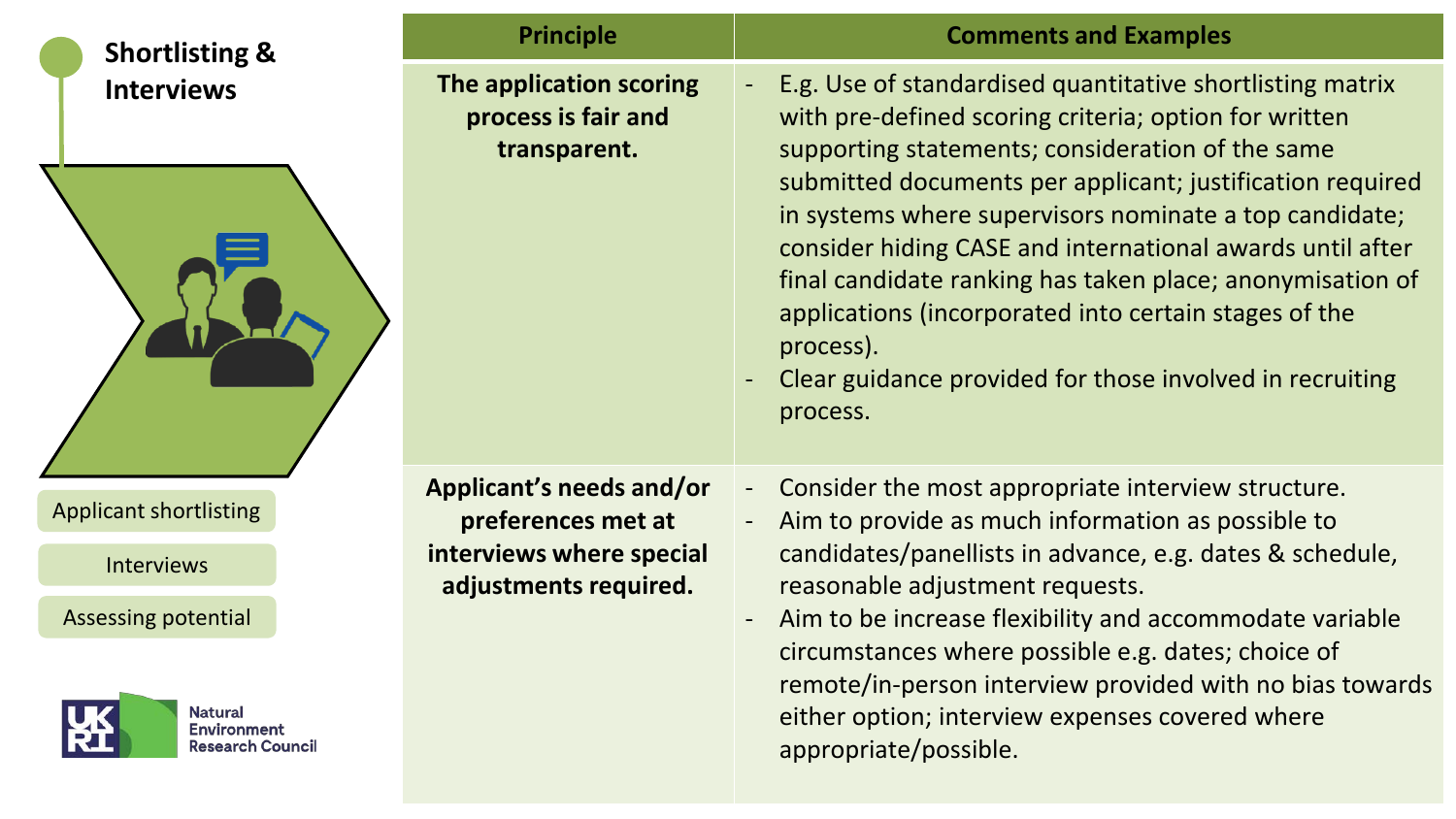| <b>Nurturing</b><br>talent |
|----------------------------|
|                            |

Management structures

Training & supervision

Support & expertise



| The following principles aim to make the student training experience as inclusive as |
|--------------------------------------------------------------------------------------|
| possible.                                                                            |

| <b>Principle</b>                                               | <b>Comments and Examples</b>                                                                                                                                                                                                                                                   |  |
|----------------------------------------------------------------|--------------------------------------------------------------------------------------------------------------------------------------------------------------------------------------------------------------------------------------------------------------------------------|--|
| <b>Inclusive CDT/DTP</b><br><b>Management Team.</b>            | Consider the diversity and representation of the Management<br>Team e.g. gender/ethnicity/career stage; dedicated<br>Head/Team for inclusivity endeavours.                                                                                                                     |  |
| <b>Inclusive supervision process</b><br>and teams.             | Consider the diversity and representation of the Supervisory<br>Team e.g. gender/ethnicity/career stage; use of co-<br>supervisors/supervisory teams; DEI/unconscious bias training.<br>Ensure mechanisms for supervisors to receive adequate<br>support.                      |  |
| <b>Appropriate DEI training for</b><br>all students and staff. | Made mandatory.                                                                                                                                                                                                                                                                |  |
| Use of mentoring where<br>appropriate.                         | Available to students and staff.<br>The mentor should be matched to the mentee's needs, e.g.<br>Independent Training Advisor outside of academic supervisory<br>team; mentor with same protected characteristic.<br>Ensure mechanisms for mentors to receive adequate support. |  |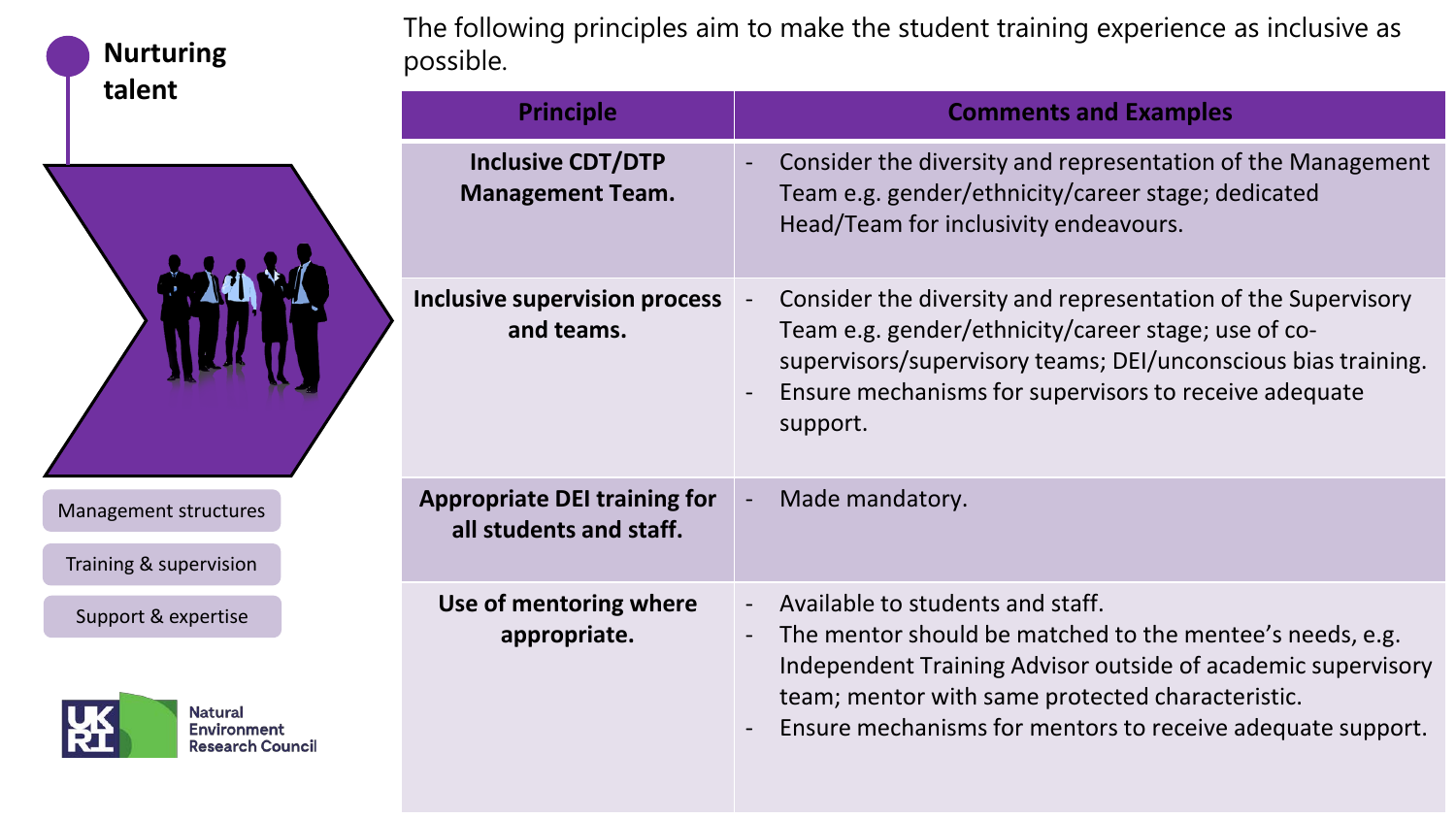| <b>Nurturing</b>                                            | <b>Principle</b>                                                            | <b>Comments and Examples</b>                                                                                                                                                                                                                                                                                                                         |
|-------------------------------------------------------------|-----------------------------------------------------------------------------|------------------------------------------------------------------------------------------------------------------------------------------------------------------------------------------------------------------------------------------------------------------------------------------------------------------------------------------------------|
| talent                                                      | <b>Inclusive cohort training</b><br>events.                                 | Provide as much information as possible in advance, e.g. dates<br>& schedule, pre-work, information on physicality &<br>reasonable adjustment requests.<br>Increase flexibility and accommodate variable circumstances<br>where possible e.g. part-time students; provisions for those<br>with caring responsibilities to attend residential events. |
| <b>Management structures</b>                                | <b>Appropriate signposting</b><br>mechanisms employed.                      | Signposting should be designed so that students can easily<br>obtain the most up-to-date and appropriate information &<br>support resources.<br>Consider the most appropriate place to publish information<br>e.g. CDT/DTP websites vs. hosting Research Organisation<br>pages.<br>Policies and practices easily accessible to students and clearly  |
| Training & supervision                                      |                                                                             | explained under induction and training.                                                                                                                                                                                                                                                                                                              |
| Support & expertise<br><b>Natural</b><br><b>Environment</b> | <b>Effective communication</b><br>structures between students<br>and staff. | Between individual students, staff and CDT/DTP Management<br>Team e.g. dedicated email/phone contact, open meetings,<br>regular bulletins.<br>Consider use of Student Representatives/representation<br>groups e.g. LGBTQ+ societies, 'race champions', and their                                                                                    |
| <b>Research Council</b>                                     |                                                                             | input into Management team meetings.                                                                                                                                                                                                                                                                                                                 |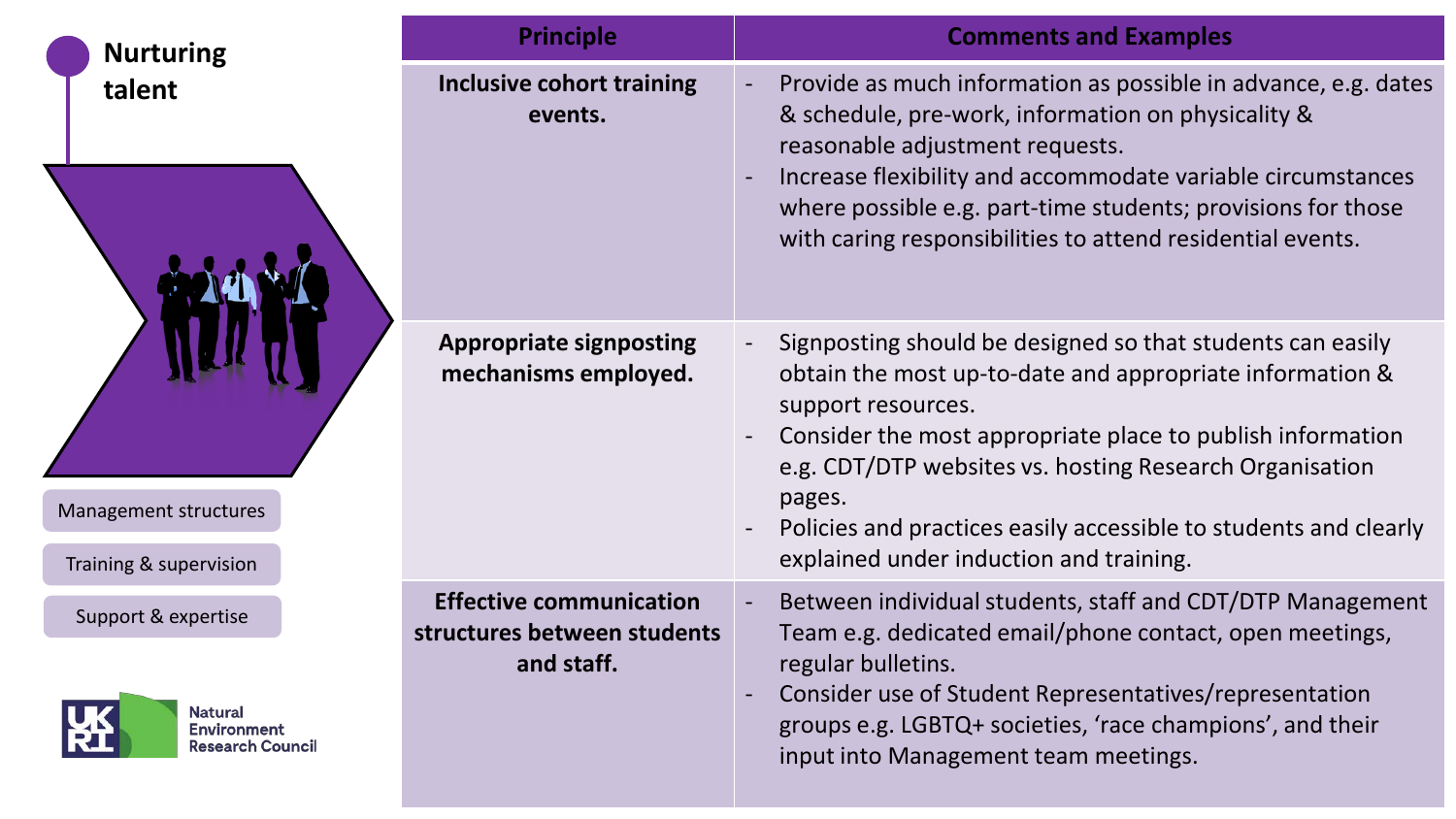| <b>Monitoring &amp;</b> | Monitoring & reporting should be used effectively to foster a diverse and inclusive<br>environment. |                                                                                                                                                                                                                                                                                                                                                     |  |
|-------------------------|-----------------------------------------------------------------------------------------------------|-----------------------------------------------------------------------------------------------------------------------------------------------------------------------------------------------------------------------------------------------------------------------------------------------------------------------------------------------------|--|
| reporting               | <b>Principle</b>                                                                                    | <b>Comments and Examples</b>                                                                                                                                                                                                                                                                                                                        |  |
|                         | <b>Full set of applicant</b><br>characteristic data<br>collected.                                   | - At each stage of recruitment process to meet NERC<br>reporting requirements.<br>Consider a centralised application process or standardised<br>DEI form for CDT/DTP applicants (rather than each hosting<br>partner operating independently).<br>- Clear communications around why the data are being<br>collected and the option to not disclose. |  |
| Monitoring & reporting  | <b>Recruitment process kept</b><br>under timely review.                                             | Use of mechanisms such as applicant/panel feedback;<br>Equality Impacts Assessments for any significant CDT/DTP<br>changes and/or for individual students e.g. a live<br>document throughout PhD.                                                                                                                                                   |  |